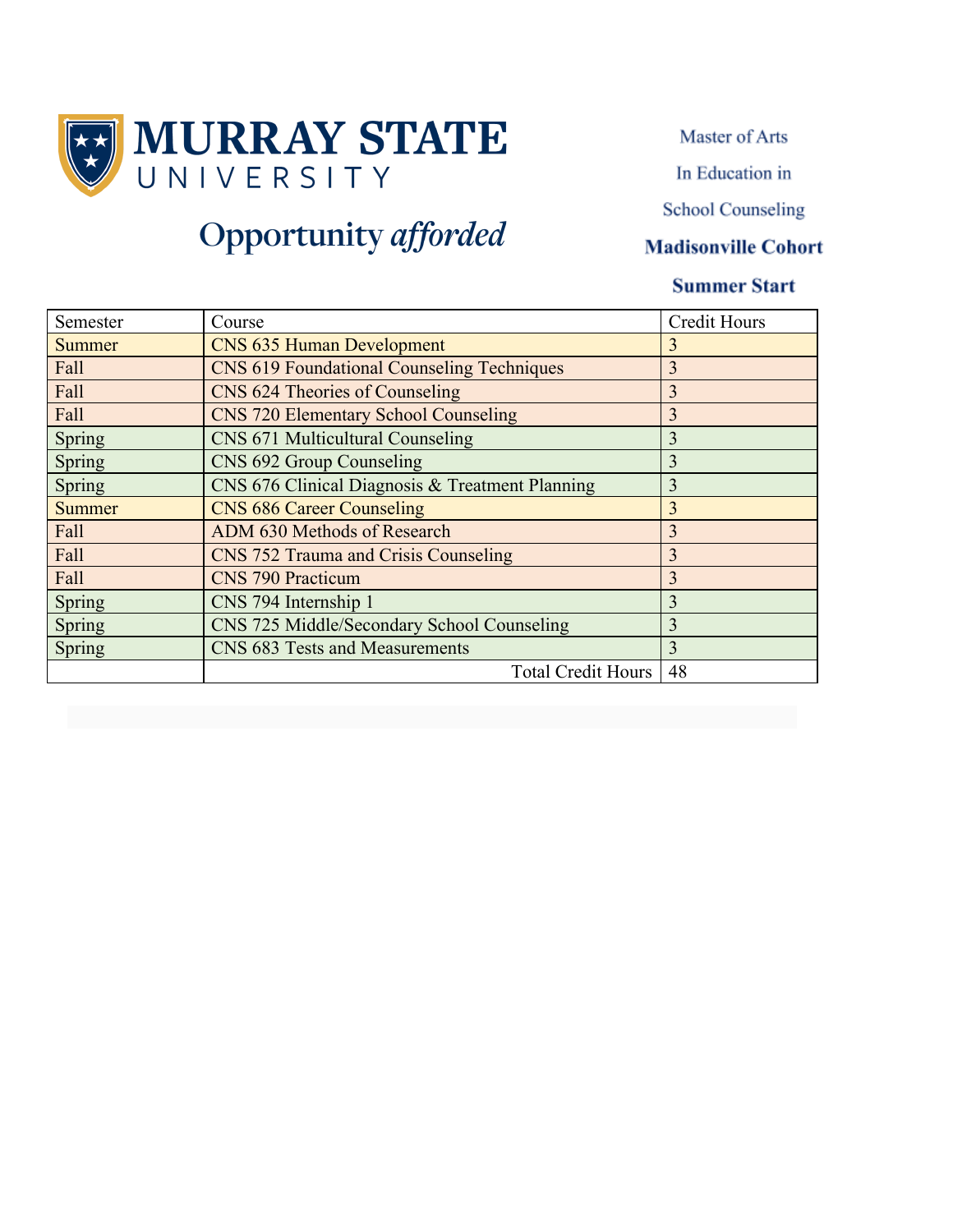

# **Opportunity afforded** Master of Arts in Education

School Counseling

**Madisonville- Fall Start**

| Semester      | Course                                            | <b>Credit Hours</b> |
|---------------|---------------------------------------------------|---------------------|
| Fall          | <b>CNS 619 Foundational Counseling Techniques</b> | 3                   |
| Fall          | CNS 624 Theories of Counseling                    | 3                   |
| Fall          | CNS 752 Trauma and Crisis Counseling              | 3                   |
| Spring        | CNS 671 Multicultural Counseling                  | 3                   |
| Spring        | CNS 692 Group Counseling                          | 3                   |
| Spring        | CNS 725 Middle/Secondary School Counseling        | 3                   |
| <b>Summer</b> | <b>CNS 635 Human Development</b>                  | $\overline{3}$      |
| Summer        | <b>CNS 686 Career Counseling</b>                  | 3                   |
| Fall          | ADM 630 Methods of Research                       | 3                   |
| Fall          | <b>CNS 720 Elementary School Counseling</b>       | $\overline{3}$      |
| Fall          | <b>CNS 790 Practicum</b>                          | 3                   |
| Spring        | CNS 683 Tests and Measurements                    | 3                   |
| Spring        | CNS 676 Diagnosis and Treatment Planning<br>3     |                     |
| Spring        | CNS 794 Internship 1<br>3                         |                     |
|               | <b>Total Credit Hours</b>                         | 42                  |